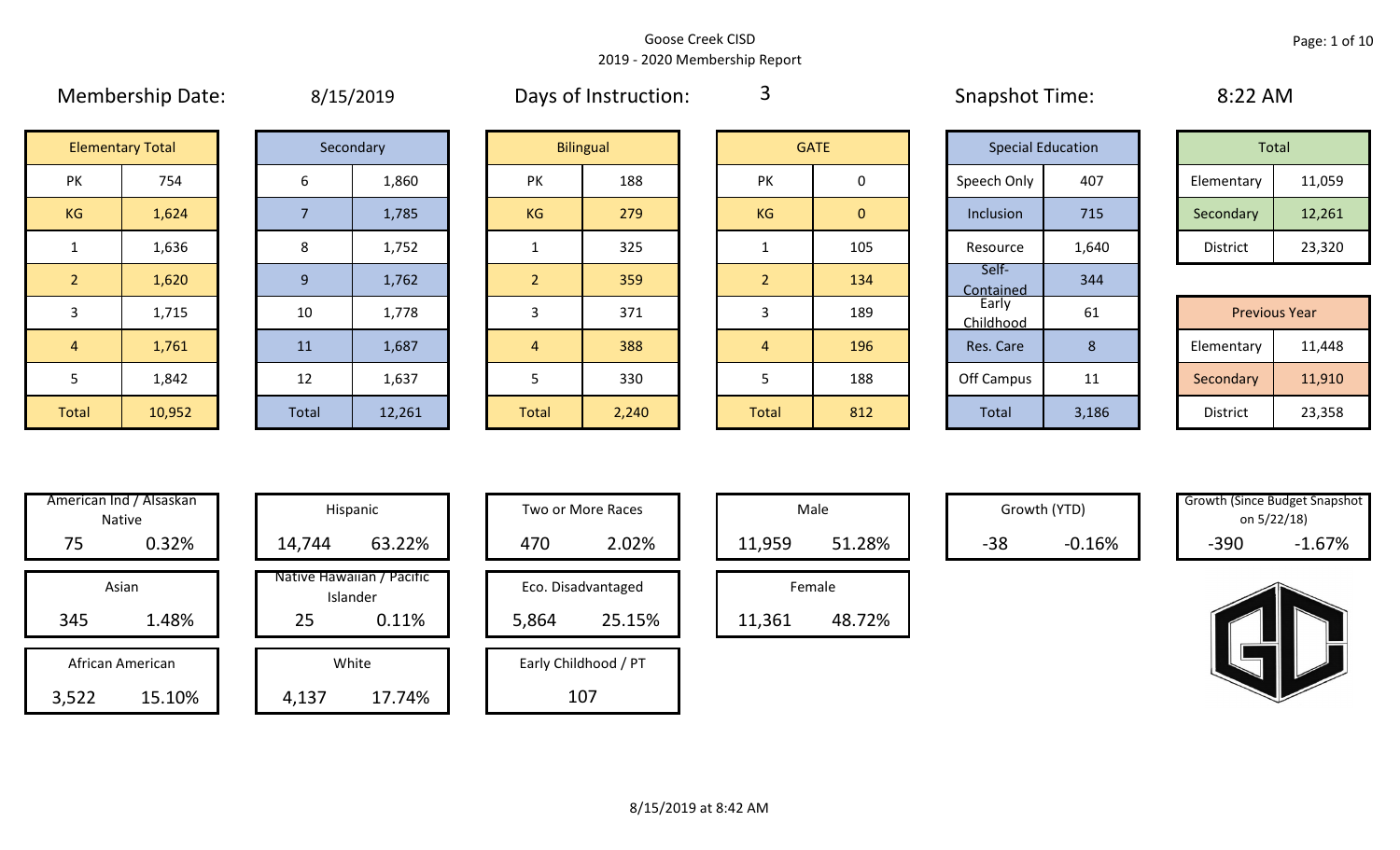| 8/15/2019<br>Date | <b>PK</b>              |              | KG           |                |                |                |                | $\overline{2}$ |                |     | 3              |                |                | 4              |                |                | 5              |                |                                | Campus Totals | Early        | Spec. | Total | 18-19 | 19-20 |            |          |
|-------------------|------------------------|--------------|--------------|----------------|----------------|----------------|----------------|----------------|----------------|-----|----------------|----------------|----------------|----------------|----------------|----------------|----------------|----------------|--------------------------------|---------------|--------------|-------|-------|-------|-------|------------|----------|
|                   |                        | GenEd BilEd  |              | GenEd          | <b>BilEd</b>   | GenEd          | <b>BilEd</b>   | GenEd          | <b>BilEd</b>   |     | Total GenEd    | <b>BilEd</b>   | <b>Total</b>   | GenEd          | <b>BilEd</b>   | <b>Total</b>   | GenEd          | <b>BilEd</b>   | <b>Total</b>                   | GenEd         | <b>BilEd</b> | Child | Prog  |       |       | Projection | Capacity |
|                   | Teachers               | 1            | 0            | 4              | 2              | 4              | $\overline{2}$ | 4              | $\mathbf{1}$   | 5   | 4              | 2              | 6              | 3              | $\overline{2}$ | 5              |                | 1              | 5.                             | 24            | 10           |       |       |       |       |            |          |
| Alamo             | Students               | 41           | 0            | 71             | 26             | 82             | 27             | 80             | 25             | 105 | 85             | 27             | 112            | 71             | 28             | 99             | 87             | 24             | 111                            | 517           | 157          | 0     | 40    | 714   | 738   | 730        | 850      |
|                   | <b>Available Seats</b> | 3            | 0            | 17             | 18             | 6              | 17             | 8              | $-3$           | 5   | 3              | 17             | 20             | $-5$           | 16             | 11             | 13             | 1              | 14                             |               |              |       |       |       |       |            |          |
|                   | <b>Teachers</b>        | 1            |              | $\mathbf{3}$   | $\overline{2}$ | $\overline{3}$ | $\overline{2}$ | 4              | $\overline{2}$ | 6   | 3              | $\overline{2}$ | 5              | 4              | 2              | 6              | $\overline{3}$ | $\overline{2}$ | 5                              | 21            | 13           |       |       |       |       |            |          |
| Ashbel<br>Smith   | Students               | 28           | 20           | 72             | 27             | 62             | 31             | 68             | 31             | 99  | 67             | 28             | 95             | 70             | 39             | 109            | 71             | 34             | 105                            | 438           |              |       | 26    | 675   | 728   | 778        | 924      |
|                   | <b>Available Seats</b> | 16           | 24           | $-6$           | 17             | $\overline{4}$ | 13             | 20             | 13             | 33  | $-1$           | 16             | 15             | 18             | 5              | 23             | $\overline{4}$ | 16             | 20                             |               | 210          |       |       |       |       |            |          |
|                   | Teachers               | 1            | 1            | 4              | 2              | 4              | 1              | 3              | $\overline{2}$ | 5   | 5              | $\overline{2}$ | 7              | 4              | $\overline{2}$ | 6              | 4              | $\overline{2}$ | 6                              | 25            | 12           |       |       |       |       |            |          |
| Austin            | Students               | 26           | 15           | 69             | 26             | 75             | 23             | 64             | 36             | 100 | 103            | 36             | 139            | 80             | 35             | 115            | 95             | 31             | 126                            | 512           | 202          | 0     | 8     | 722   | 758   | 747        | 814      |
|                   | <b>Available Seats</b> | 18           | 29           | 19             | 18             | 13             | $-1$           | $\overline{2}$ | 8              | 10  | $\overline{7}$ | 8              | 15             | 8              | 9              | 17             | 5              | 19             | 24                             |               |              |       |       |       |       |            |          |
|                   | <b>Teachers</b>        | 1            | 1            | 5              | $\mathbf{1}$   | 5              | $\mathbf{1}$   | $\overline{4}$ | 2              | 6   | 6              |                | $\overline{7}$ | 6              | -1             | $\overline{7}$ | 5              | 1              | 6                              | 32            | 8            |       |       |       |       |            |          |
| Banuelos          | Students               | 49           | 19           | 109            | 24             | 97             | 16             | 90             | 28             | 118 | 115            | 22             | 137            | 114            | 24             | 138            | 127            | 16             | 143                            |               |              | 0     | 10    | 860   | 864   | 881        | 850      |
|                   | <b>Available Seats</b> | $-5$         | 25           | $\mathbf{1}$   | $-2$           | 13             | 6              | $-2$           | 16             | 14  | 17             | 0              | 17             | 18             | $-2$           | 16             | $-2$           | 9              | 701<br>$\overline{\mathbf{z}}$ | 149           |              |       |       |       |       |            |          |
|                   | Teachers               | $\mathbf{1}$ | $\mathbf{1}$ | 4              | $\mathbf{1}$   | 5              | $\mathbf{1}$   | 5              | $\overline{2}$ | 7   | 5              | $\overline{2}$ | 7              | 6              | 1              | 7              | 5              | $\mathbf{1}$   | 6                              | 31            | 9            |       |       |       |       |            |          |
| Bowie             | Students               | 52           | 16           | 100            | 21             | 79             | 17             | 100            | 22             | 122 | 98             | 27             | 125            | 114            | 19             | 133            | 99             | 24             | 123                            |               |              | 0     | 19    | 807   | 816   | 852        | 880      |
|                   | <b>Available Seats</b> | -8           | 28           | $-12$          | 1              | 31             | 5              | 10             | 22             | 32  | 12             | 17             | 29             | 18             | $\overline{3}$ | 21             | 26             | 1              | 27                             | 642           | 146          |       |       |       |       |            |          |
|                   | Teachers               | $\mathbf{1}$ | $\mathbf{1}$ | 4              | $\overline{2}$ | $\overline{4}$ | $\mathbf{1}$   | 4              | $\overline{2}$ | 6   | 4              |                | 5              | 4              | 2              | 6              | 4              | 1              | 5                              | 25            | 10           |       |       |       |       |            |          |
| Carver            | Students               | 43           | 7            | 68             | 39             | 77             | 20             | 78             | 22             | 100 | 64             | 23             | 87             | 79             | 33             | 112            | 83             | 27             | <b>110</b>                     | 492           | 171          |       | 16    | 680   | 661   | 712        | 836      |
|                   | <b>Available Seats</b> | $\mathbf{1}$ | 37           | 20             | 5              | 11             | $\overline{2}$ | 10             | 22             | 4   | 24             | $-1$           | 23             | 9              | 11             | 20             | 17             | $-2$           | 15                             |               |              |       |       |       |       |            |          |
|                   | Teachers               | 1            | 0            | 5              | $\mathbf 0$    | 5              | 0              | 5              | 0              | 5.  | 6              | 0              | 6              | 6              | 0              | 6              | 5              | $\mathbf 0$    | 5.                             | 33            | 0            |       |       |       |       |            |          |
| Clark             | Students               | 29           |              | 107            | 0              | 100            | $\mathbf{0}$   | 88             | $\mathbf{1}$   | 89  | 117            | $\overline{2}$ | 119            | 120            | $\mathbf{1}$   | 121            | 111            | 0              | 111                            | 672           | 5            | 3     | 28    | 708   | 686   | 670        | 850      |
|                   | <b>Available Seats</b> | 15           | -1           | 3              | 0              | 10             | 0              | 22             | $-1$           | 21  | 15             | $-2$           | 13             | 12             | $-1$           | 11             | 14             | $\mathbf 0$    | 14                             |               |              |       |       |       |       |            |          |
|                   | Teachers               | $\mathbf 0$  | 1            | $\overline{4}$ | $\overline{2}$ | 5              | $\overline{2}$ | 3              | $\overline{2}$ | 5   | $\overline{4}$ |                | 5              | 5 <sup>1</sup> | $\mathbf{1}$   | 6              | 4              | 1              | 5                              | 25            | 10           |       |       |       |       |            |          |
| Crockett          | Students               | 10           | 34           | 57             | 28             | 91             | 27             | 76             | 16             | 92  | 75             | 22             | 97             | 101            | 18             | 119            | 102            | 11             | 113                            | 512           | 156          | 0     | 16    | 684   | 726   | 671        | 638      |
|                   | <b>Available Seats</b> | $-10$        | 10           | 31             | 16             | 19             | 17             | $-10$          | 28             | 18  | 13             | $\mathbf{0}$   | 13             | 9              | $\overline{4}$ | 13             | $-2$           | 14             | 12                             |               |              |       |       |       |       |            |          |
|                   | Teachers               | 1.5          | 0.5          | 4              | 1              | 5              | $\overline{2}$ | 4              | 1              | 5   | 5              | 1              | 6              | 4              | -1             | 5.             | 3              | $\mathbf{1}$   | 4                              | 26.5          | 7.5          |       |       |       |       |            |          |
| <b>DeZavala</b>   | Students               | 28           | 9            | 80             | 18             | 87             | 19             | 73             | 24             | 97  | 88             | 21             | 109            | 70             | 16             | 86             | 86             | 5              | 91                             | 512           | 112          | 0     | 1     | 625   | 727   | 797        | 924      |
|                   | <b>Available Seats</b> | 38           | 13           | 8              |                | 23             | 25             | 15             | $-2$           | 13  | 22             |                | 23             | 18             | 6              | 24             | -11            | 20             | 9                              |               |              |       |       |       |       |            |          |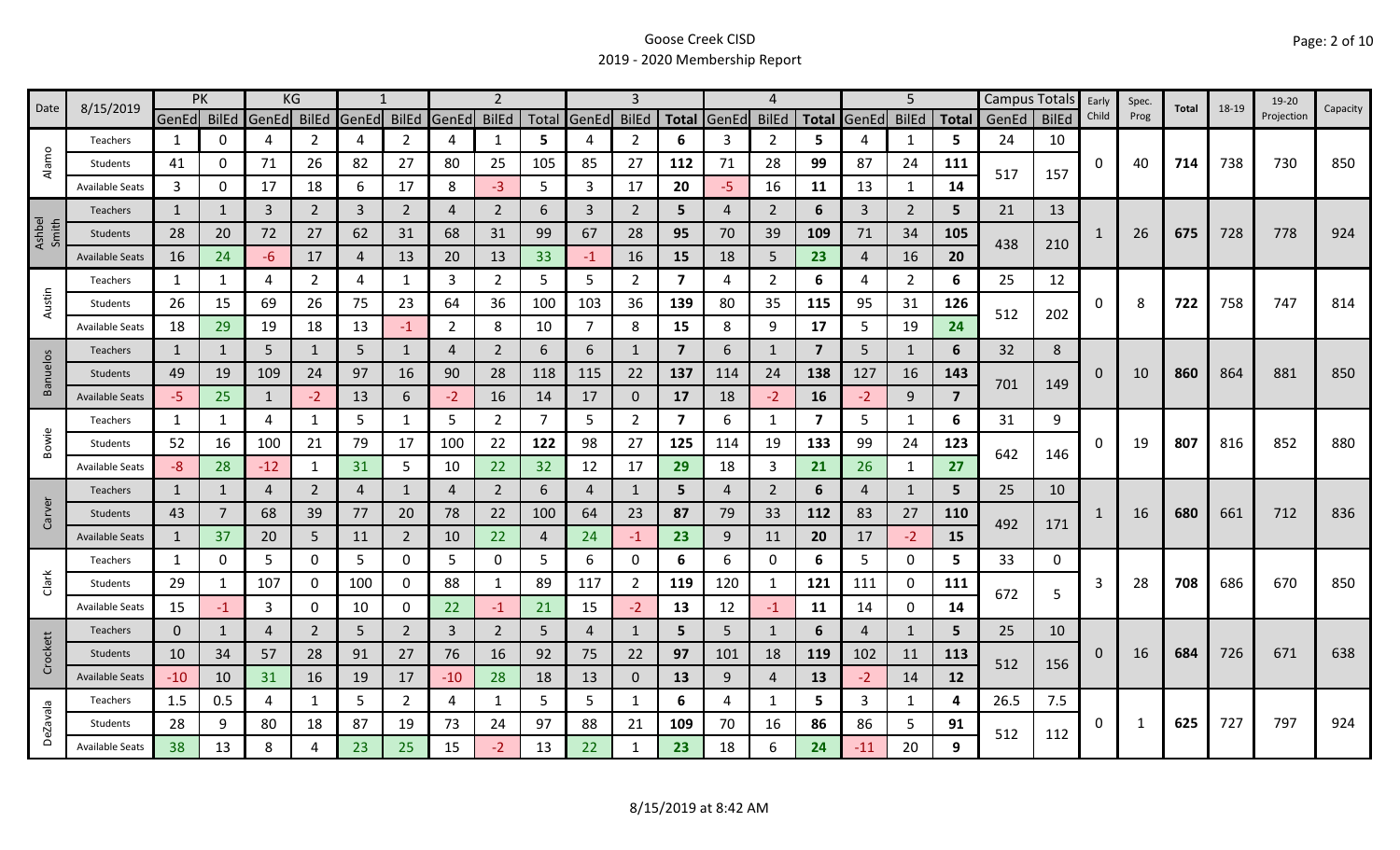| Date<br>8/15/2019  |                        | PK             |          | ΚG                      |                |                |                |             |                |      | 3              |              |           | 4           |                |                | 5                 |              | <b>Campus Totals</b> |       | Early          | Spec.          | Total | 18-19         | 19-20 | Capacity   |        |
|--------------------|------------------------|----------------|----------|-------------------------|----------------|----------------|----------------|-------------|----------------|------|----------------|--------------|-----------|-------------|----------------|----------------|-------------------|--------------|----------------------|-------|----------------|----------------|-------|---------------|-------|------------|--------|
|                    |                        |                |          | GenEd BilEd GenEd BilEd |                | GenEd          |                | BilEd GenEd | <b>BilEd</b>   |      | Total GenEd    | <b>BilEd</b> |           | Total GenEd | <b>BilEd</b>   |                | Total GenEd BilEd |              | <b>Total</b>         | GenEd | <b>BilEd</b>   | Child          | Prog  |               |       | Projection |        |
|                    | <b>Teachers</b>        | 1.5            | 0.5      | 4                       | 2              | $\overline{4}$ | 2              | 3           | 1              | 4    | 4              | 2            | 6         |             | 1              | 5.             | 4                 | 1            | 5                    | 24.5  | 9.5            |                |       |               |       |            |        |
| larlem             | <b>Students</b>        | 38             | 15       | 74                      | 44             | 73             | 23             | 60          | 18             | 78   | 84             | 22           | 106       | 78          | 24             | 102            | 67                | 28           | 95                   | 474   | 174            | $\overline{2}$ | 17    | 667           | 651   | 657        | 814    |
| 工                  | <b>Available Seats</b> | 28             |          | 14                      | 0              | 15             | 21             | 6           | $\overline{4}$ | 10   | 4              | 22           | <b>26</b> | 10          | $-2$           | 8              | 33                | $-3$         | 30                   |       |                |                |       |               |       |            |        |
| ш                  | Teachers               |                |          |                         |                |                |                | 7           | 2              | 9    | $\overline{7}$ | ำ            | 9         |             | 2              | 9              | 8                 | 2            | 10                   | 29    | 8              |                |       |               |       |            |        |
| Highlands          | Students               |                |          |                         |                |                |                | 155         | 36             | 191  | 145            | 40           | 185       | 138         | 43             | 181            | 180               | 45           | 225                  | 618   | 164            | 0              | 10    | 792           | 820   | 816        | 814    |
|                    | <b>Available Seats</b> |                |          |                         |                |                |                | $-1$        | 8              |      | 9              |              | 13        | 16          |                | 17             | 20                | 5            | 25                   |       |                |                |       |               |       |            |        |
|                    | <b>Teachers</b>        | $\overline{2}$ |          | 8                       | $\overline{2}$ | 8              | $\overline{2}$ |             |                |      |                |              |           |             |                |                |                   |              |                      | 18    | 5              |                |       |               |       |            |        |
| Hopper             | Students               | 90             | 20       | 139                     | 29             | 152            | 34             |             |                |      |                |              |           |             |                |                |                   |              |                      |       |                |                | 12    | 477           | 481   | 518        | 462    |
|                    | <b>Available Seats</b> | $-2$           | 24       | 37                      | 15             | 24             | 10             |             |                |      |                |              |           |             |                |                |                   |              |                      | 381   | 83             |                |       |               |       |            |        |
|                    | Teachers               | 1              |          | 4                       | 1              | 4              | $\overline{2}$ | 4           | $\overline{2}$ | 6    | 3              | 2            | 5         | 3           | 2              | 5              | 4                 | 1            | 5                    | 23    | 11             |                |       |               |       |            |        |
| Lamar              | Students               | 32             | 12       | 78                      | 24             | 84             | 26             | 79          | 29             | 108  | 56             | 31           | 87        | 66          | 31             | 97             | 80                | 21           | 101                  |       |                | 0              | 8     | 657           | 658   | 700        | 858    |
|                    | Available Seats        | 12             | 32       | 10                      | $-2$           | 4              | 18             | 9           | 15             | 24   | 10             | 13           | 23        | 0           | 13             | 13             | 20                | 4            | 24                   | 475   | 174            |                |       |               |       |            |        |
| cinto              | Teachers               | 0.5            | 0.5      | 3                       | 1              | 2              | 1              | 2           | $\overline{2}$ | 4    | 2              | 2            | 4         | 2           | 2              | 4              | 2                 | 1            | $\mathbf{3}$         | 13.5  | 9.5            |                |       |               |       |            |        |
|                    | Students               | 23             | 9        | 42                      | 15             | 36             | 18             | 44          | 25             | 69   | 42             | 29           | 71        | 39          | 27             | 66             | 51                | 25           | 76                   |       |                | 0              |       | 425           | 424   | 480        | 528    |
| San                | <b>Available Seats</b> | $-1$           | 13       | 24                      | 7              | 8              | 4              | 0           | 19             | 19   | $\overline{2}$ | 15           | 17        | 5           | 17             | 22             | $-1$              | $\mathbf{0}$ | $-1$                 | 277   | 148            |                |       |               |       |            |        |
|                    | Teachers               | 1.5            | 0.5      | 5                       | 1              | 6              | 1              | 4           | $\overline{2}$ | 6    | 5              | 1            | 6         | 5.          | 1              | 6              | 6                 | $\mathbf{1}$ | 7                    | 32.5  | 7.5            |                |       |               |       |            |        |
| Travis             | Students               | 36             | 11       | 100                     | 16             | 108            | 19             | 100         | 24             | 124  | 94             | 23           | 117       | 110         | 12             | 122            | 123               | 19           | 142                  |       |                | $\Omega$       |       | 800           | 865   | 840        | 880    |
|                    | Available Seats        | 30             | 11       | 10                      | 6              | 24             | 3              | $-12$       | 20             | 8    | 16             | -1           | 15        | 0           | 10             | 10             | 27                | 6            | 33                   | 671   | 124            |                |       |               |       |            |        |
|                    | Teachers               | $\mathbf{1}$   | 0        | 5                       | $\mathbf{1}$   | 5              | $\mathbf{1}$   | 5           | $\mathbf{1}$   | 6    | 5              |              | 6         | 5.          | $\overline{2}$ | $\overline{7}$ | 6                 | 1            | 7                    | 32    | $\overline{7}$ |                |       |               |       |            |        |
| Victoria<br>Walker | <b>Students</b>        | 41             | $\Omega$ | 79                      | 17             | 83             | 21             | 85          | 20             | 105  | 88             | 13           | 101       | 97          | 23             | 120            | 122               | 10           | 132                  |       |                | 33             | 25    | 757           | 845   | 822        | 924    |
|                    | <b>Available Seats</b> | 3              | 0        | 31                      | 5              | 27             | 1              | 25          | $\overline{2}$ | 27   | 22             | 9            | 31        | 13          | 21             | 34             | 28                | 15           | 43                   | 595   | 104            |                |       |               |       |            |        |
|                    | Teachers               | 16             | 10       | 66                      | 21             | 69             | 21             | 61          | 24             | 85   | 68             | 22           | 90        | 68          | 22             | 90             | 67                | 17           | 84                   | 415   | 137            |                |       |               |       |            |        |
| Total              | Students               | 566            | 188      | 1245                    | 354            | 1286           | 321            | 1240        | 357            | 1597 | 1321           | 366          | 1687      | 1347        | 373            | 1720           | 1484              | 320          | 1804                 | 8,489 | 2279           | 41             | 241   | 11,050 11,448 |       | 11,671     | 12,846 |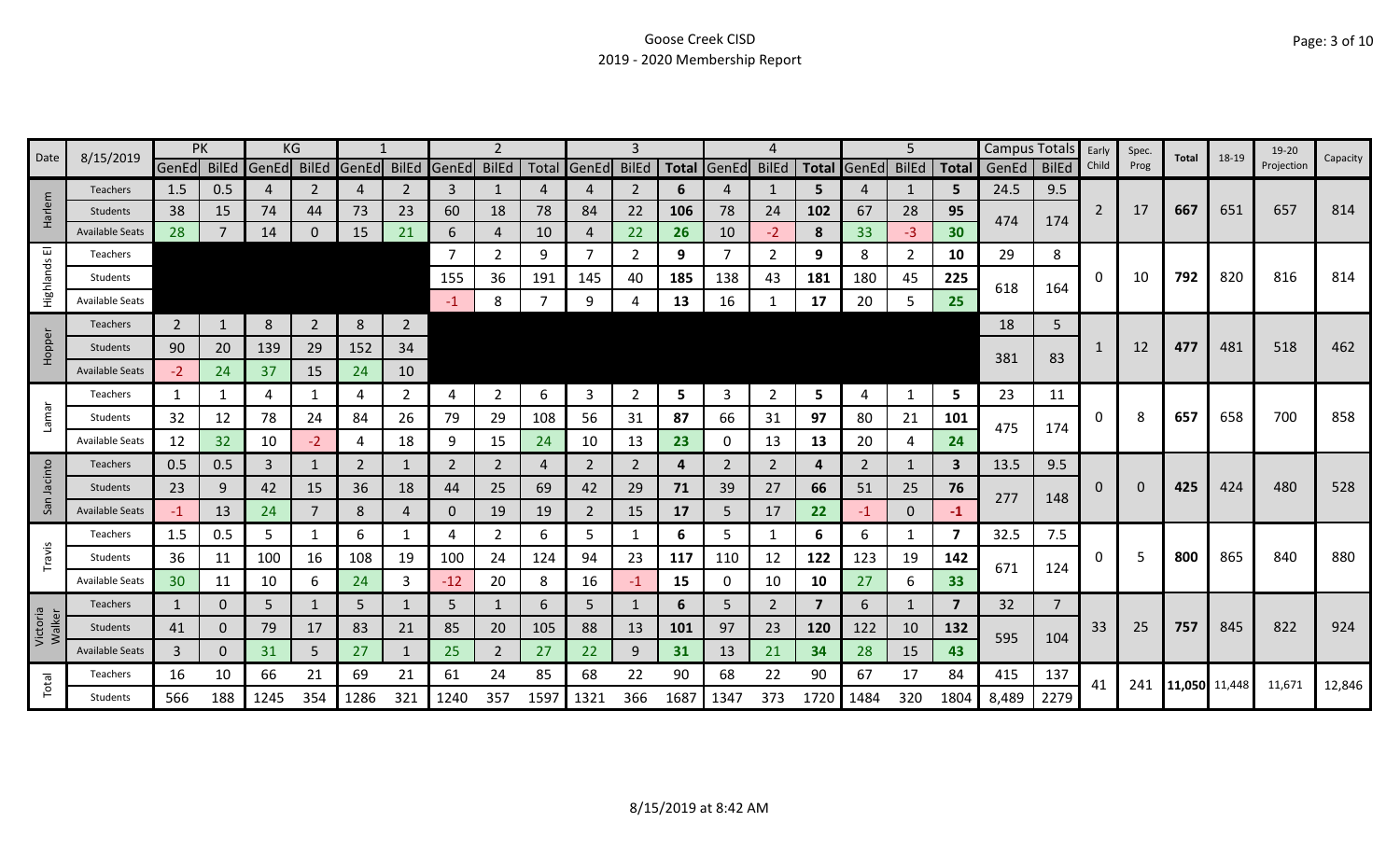| Page: 4 of 10 |  |
|---------------|--|
|---------------|--|

| Campus       | 6                   | $\overline{7}$      | 8                   | 9            | 10           | 11      | 12             |                   | <b>Campus Totals</b> |                                       |                 |
|--------------|---------------------|---------------------|---------------------|--------------|--------------|---------|----------------|-------------------|----------------------|---------------------------------------|-----------------|
|              |                     |                     |                     |              |              |         |                | <b>Enrollment</b> |                      | Core Ratio   18-19   19-20 Projection | <b>Capacity</b> |
| <b>BJS</b>   | 369                 | 298                 | 328                 |              |              |         |                | 995               | 931                  | 932                                   | 975             |
| CBJ          | 328                 | 356                 | 349                 |              |              |         |                | 1,033             | 1,078                | 1,052                                 | 1,100           |
| GJS          | 395                 | 364                 | 369                 |              |              |         |                | 1,128             | 1,108                | 1,069                                 | 1,125           |
| HMJ          | 344                 | 345                 | 331                 |              |              |         |                | 1,020             | 966                  | 1,014                                 | 1,225           |
| <b>HJS</b>   | 424                 | 417                 | 368                 |              |              |         |                | 1,209             | 1,175                | 1,156                                 | 1,225           |
| REL          |                     |                     |                     | 483          | 477          | 393     | 452            | 1,805             | 1,672                | 1,597                                 | 2,319           |
| <b>RSS</b>   |                     |                     |                     | 517          | 567          | 535     | 520            | 2,139             | 2,218                | 2,440                                 | 2,408           |
| GCM          |                     |                     |                     | 539          | 556          | 564     | 486            | 2,145             | 2,074                | 2,226                                 | 1,800           |
| PHC          | $\mathsf{O}\xspace$ | $\mathsf{O}\xspace$ | $\mathsf{O}\xspace$ | $\mathbf 0$  | $\mathbf 0$  | 24      | 80             | 104               | 82                   | 35                                    |                 |
| Impact       |                     |                     |                     | 112          | 104          | 100     | 94             | 410               | 405                  | 396                                   |                 |
| Point        | $\mathbf 0$         | $\mathbf{3}$        | 7 <sup>7</sup>      | $\mathbf{1}$ | $\mathbf{1}$ | $\,8\,$ | 3 <sup>1</sup> | 13                | 37                   | 40                                    |                 |
| <b>SCTHS</b> |                     |                     |                     | 109          | 70           | 61      | $\mathbf 0$    | 240               | 164                  | 230                                   |                 |
| Total        | 1,860               | 1,783               | 1,752               | 1,761        | 1,775        | 1,685   | 1,635          | 12,241            | 11,910               | 12,187                                |                 |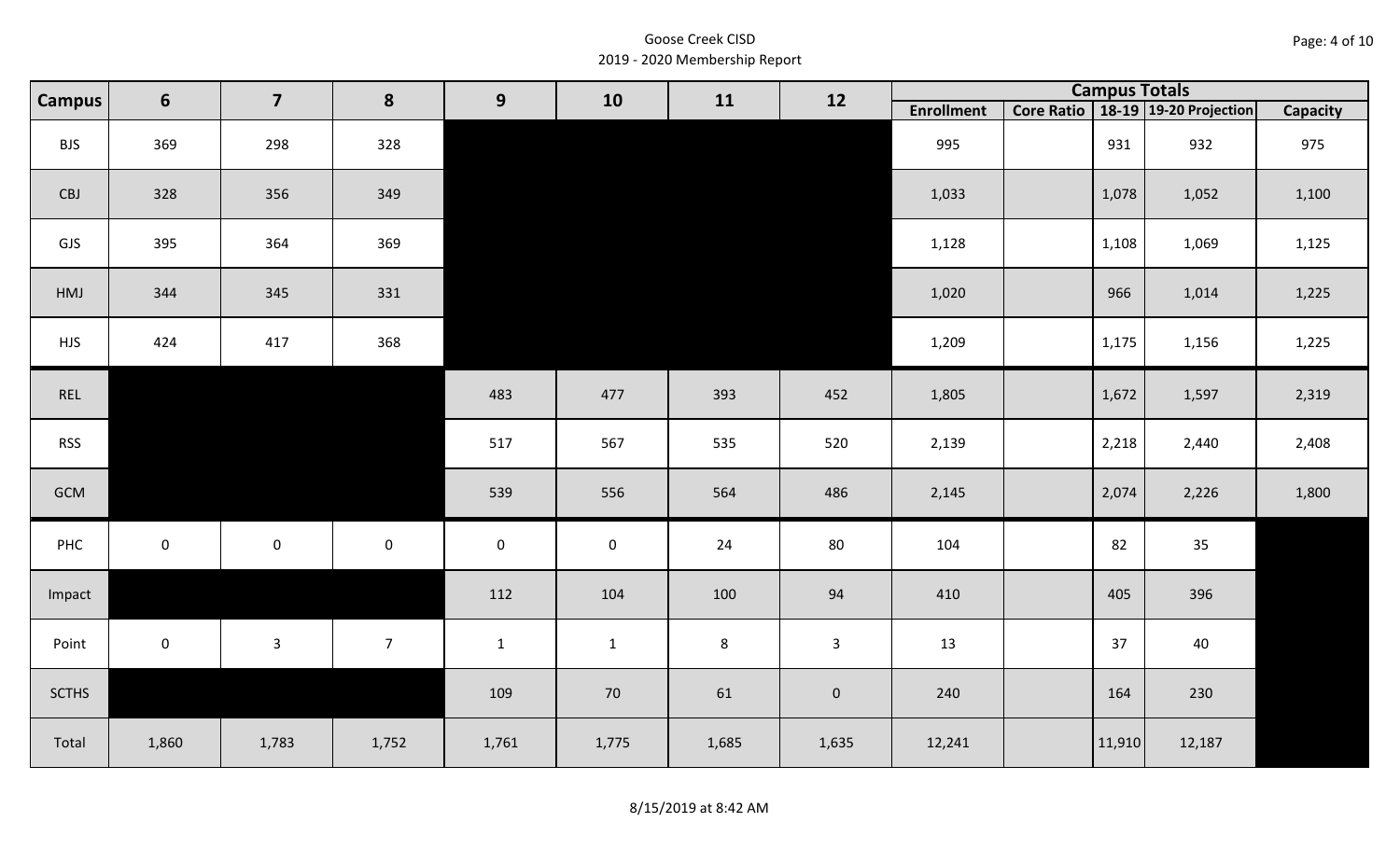|                     | Total          | No Code          | Speech Only         | Mainstream   | Self-Cont<br>50-60% | Self-Cont<br>$>60\%$ | <b>EC SpEd Program</b> | Homebound      |  |
|---------------------|----------------|------------------|---------------------|--------------|---------------------|----------------------|------------------------|----------------|--|
| Alamo               | $\overline{0}$ | $\mathbf 0$      | $\mathbf{0}$        | $\pmb{0}$    | $\pmb{0}$           | $\pmb{0}$            | $\mathbf 0$            | $\mathbf 0$    |  |
| Ashbel Smith        | 18             | $\mathbf{3}$     | $\mathsf{O}\xspace$ | $\mathbf{1}$ | $\pmb{0}$           | $\pmb{0}$            | 14                     | $\mathbf 0$    |  |
| Austin              | $\mathbf 0$    | $\mathbf 0$      | $\mathbf 0$         | $\pmb{0}$    | $\pmb{0}$           | $\pmb{0}$            | $\pmb{0}$              | $\mathbf 0$    |  |
| Banuelos            | $\overline{7}$ | $\mathbf{1}$     | $\pmb{0}$           | $\pmb{0}$    | $\pmb{0}$           | $\pmb{0}$            | $\boldsymbol{6}$       | $\pmb{0}$      |  |
| Bowie               | $6\phantom{1}$ | $\mathbf 0$      | $\mathbf{0}$        | $\mathbf 0$  | $\mathbf 0$         | $2^{\circ}$          | $\overline{4}$         | $\mathbf 0$    |  |
| Carver              | $\overline{7}$ | $\overline{2}$   | $\mathbf 1$         | $\pmb{0}$    | $\pmb{0}$           | $\mathbf{1}$         | $\mathbf{3}$           | $\pmb{0}$      |  |
| Clark               | 13             | $\mathbf 0$      | $\mathbf 0$         | $\pmb{0}$    | $1\,$               | $5\phantom{.0}$      | $\overline{5}$         | $\overline{2}$ |  |
| Crockett            | 5              | $\mathsf 0$      | $\pmb{0}$           | $\pmb{0}$    | $\pmb{0}$           | $\mathbf{3}$         | $\overline{2}$         | $\pmb{0}$      |  |
| DeZavala            | $\mathbf 0$    | $\mathbf 0$      | $\mathbf 0$         | $\pmb{0}$    | $\pmb{0}$           | $\pmb{0}$            | $\pmb{0}$              | $\pmb{0}$      |  |
| Harlem              | $\overline{7}$ | $\pmb{0}$        | $\overline{2}$      | $\pmb{0}$    | $\pmb{0}$           | $\pmb{0}$            | 5                      | $\mathsf 0$    |  |
| <b>Highlands El</b> | $\mathbf 0$    | $\mathbf 0$      | $\mathbf 0$         | $\pmb{0}$    | $\pmb{0}$           | $\pmb{0}$            | $\pmb{0}$              | $\mathbf 0$    |  |
| Hopper              | $\overline{7}$ | $\mathbf{1}$     | $\mathbf{1}$        | $\pmb{0}$    | $\pmb{0}$           | $\pmb{0}$            | 5                      | $\pmb{0}$      |  |
| Lamar               | $\mathbf 0$    | $\mathbf 0$      | $\mathbf 0$         | $\pmb{0}$    | $\pmb{0}$           | $\pmb{0}$            | $\pmb{0}$              | $\pmb{0}$      |  |
| San Jacinto         | $\mathbf 0$    | $\pmb{0}$        | $\pmb{0}$           | $\pmb{0}$    | $\pmb{0}$           | $\pmb{0}$            | $\pmb{0}$              | $\pmb{0}$      |  |
| Travis              | $\overline{3}$ | $\mathbf{1}$     | $\mathbf 0$         | $\pmb{0}$    | $\pmb{0}$           | $\pmb{0}$            | $2^{\circ}$            | $\mathbf 0$    |  |
| Victoria Walker     | 34             | $\mathbf{1}$     | 33                  | $\pmb{0}$    | $\pmb{0}$           | $\pmb{0}$            | $\pmb{0}$              | $\pmb{0}$      |  |
| District            | 107            | $\boldsymbol{9}$ | 37                  | $\mathbf 1$  | $\mathbf{1}$        | 11                   | 46                     | $\overline{2}$ |  |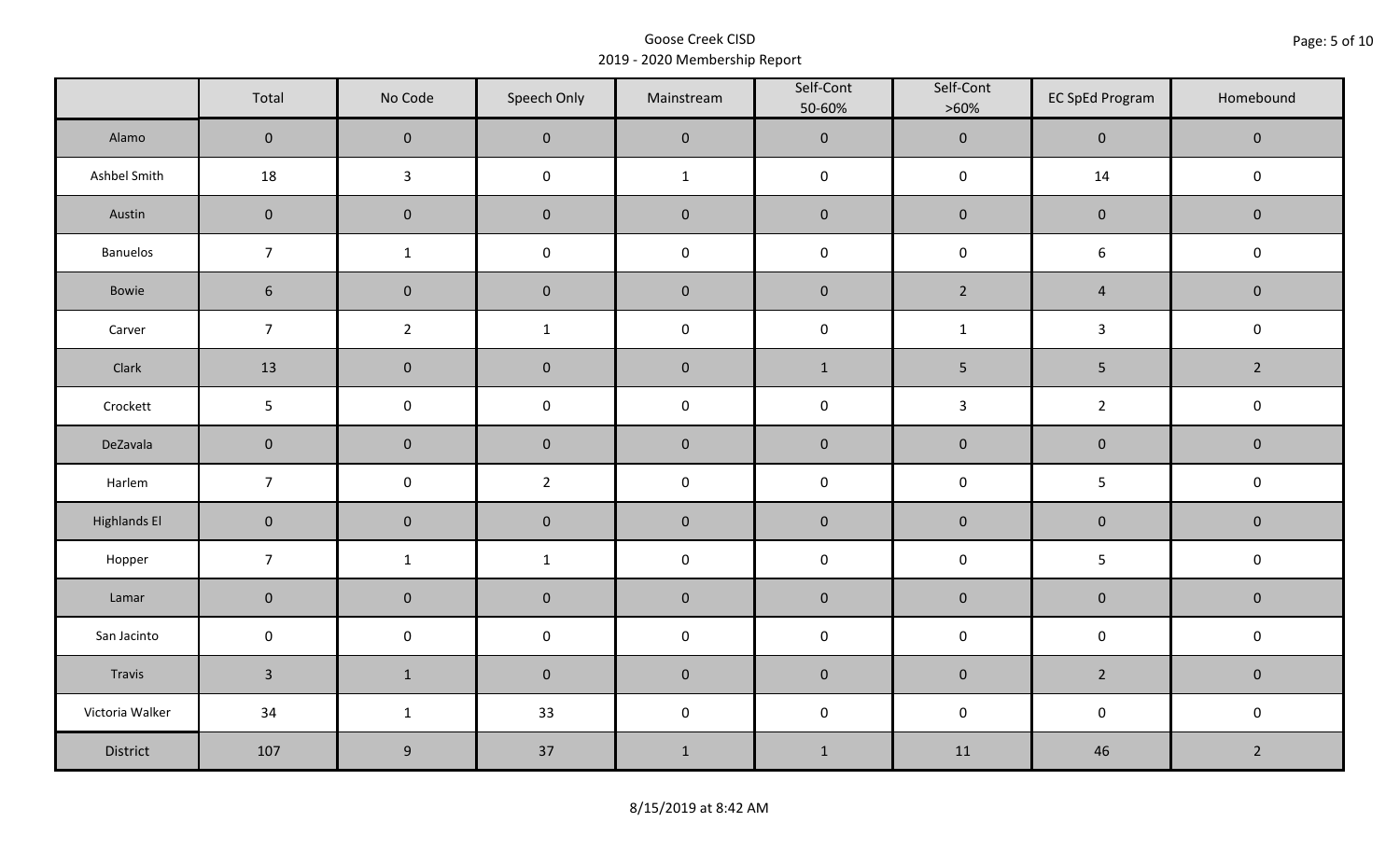| Date               |                    | PK           |                | KG                 |                  | $\mathbf{1}$    |                  | $\overline{2}$ |                    | $\overline{\mathbf{3}}$ |                |                  | $\overline{4}$  |                |                  | $\overline{5}$  |                | <b>Campus Totals</b> |                |              |
|--------------------|--------------------|--------------|----------------|--------------------|------------------|-----------------|------------------|----------------|--------------------|-------------------------|----------------|------------------|-----------------|----------------|------------------|-----------------|----------------|----------------------|----------------|--------------|
|                    | Bilingual Bil Gate |              |                | Bilingual Bil Gate | <b>Bilingual</b> | <b>Bil Gate</b> | <b>Bilingual</b> |                | Bil Gate Bilingual | <b>Bil Gate</b>         | <b>NAC</b>     | <b>Bilingual</b> | <b>Bil Gate</b> | <b>NAC</b>     | <b>Bilingual</b> | <b>Bil Gate</b> | <b>NAC</b>     | Bilingual Bil Gate   |                | <b>NAC</b>   |
| Alamo              | $\mathbf 0$        | $\mathbf 0$  | 26             | $\mathbf 0$        | 26               | $\mathbf{1}$    | 23               | $2^{\circ}$    | 29                 | $2^{\circ}$             | $\overline{3}$ | 38               | 5               | 15             | 29               | $\overline{3}$  | 8              | 171                  | 13             | 26           |
| Ashbel<br>Smith    | 20                 | $\mathbf 0$  | 28             | $\mathbf{0}$       | 31               | $\mathbf 0$     | 29               | $\overline{2}$ | 26                 | $2^{\circ}$             | 15             | 37               | $\overline{3}$  | 8              | 34               | $\overline{0}$  | 26             | 205                  | $\overline{7}$ | $\mathbf 0$  |
| Austin             | 15                 | $\mathbf 0$  | 26             | $\mathbf 0$        | 20               | $\overline{3}$  | 31               | 6              | 33                 | $\overline{3}$          | 8              | 34               | $\mathbf{1}$    | 26             | 31               | $\mathbf 0$     | $\mathbf 0$    | 190                  | 13             | $\mathsf{O}$ |
| <b>Banuelos</b>    | 19                 | $\mathbf{0}$ | 24             | $\overline{0}$     | 16               | $\mathbf{0}$    | 24               | $\overline{4}$ | 21                 | $\mathbf{1}$            | 26             | 17               | $7\overline{ }$ | $\overline{0}$ | 16               | $\overline{0}$  | $\overline{0}$ | 137                  | 12             | $\mathbf{0}$ |
| <b>Bowie</b>       | 16                 | $\mathbf 0$  | 22             | $\mathbf 0$        | 17               | $\mathbf 0$     | 22               | $\mathbf 0$    | 25                 | $2^{\circ}$             | $\mathsf{O}$   | 20               | $\mathbf 0$     | $\mathbf 0$    | 24               | $\mathbf 0$     | $\mathbf 0$    | 146                  | $\overline{2}$ | $\mathbf 0$  |
| Carver             | $\overline{7}$     | $\mathbf{0}$ | $\overline{3}$ | $\mathbf 0$        | 20               | $\mathbf{0}$    | 21               | $\mathbf{1}$   | 21                 | $2^{\circ}$             | $\overline{0}$ | 32               | $\mathbf{1}$    | $\overline{0}$ | 27               | $\mathbf{0}$    | $\overline{0}$ | 131                  | $\overline{4}$ | $\mathbf{0}$ |
| Clark              | $\mathbf{1}$       | $\mathbf 0$  | $\mathbf 0$    | $\mathbf 0$        | $\mathbf{1}$     | $\mathbf 0$     | $\mathbf{1}$     | $\mathbf 0$    | $\overline{2}$     | $\mathsf{O}$            | $\mathbf 0$    | $\mathbf{1}$     | $\mathbf 0$     | $\mathsf{O}$   | $\mathbf 0$      | $\mathbf 0$     | $\mathbf 0$    | 6                    | $\mathbf 0$    | $\mathbf 0$  |
| Crockett           | 34                 | $\mathbf{0}$ | 28             | $\mathbf{0}$       | 25               | $\overline{3}$  | 12               | $\overline{4}$ | 21                 | $\mathbf{1}$            | $\mathbf 0$    | 16               | $2^{\circ}$     | $\overline{0}$ | 11               | $\mathbf{0}$    | $\overline{0}$ | 147                  | 10             | $\mathbf 0$  |
| DeZavala           | 9                  | $\mathbf 0$  | 18             | $\mathbf 0$        | 18               | $\mathbf{1}$    | 22               | $2^{\circ}$    | 21                 | $\mathsf{O}$            | $\mathbf 0$    | 15               | $\mathbf{1}$    | $\mathbf 0$    | 5                | $\mathbf 0$     | $\mathbf 0$    | 108                  | 4              | $\mathbf 0$  |
| Harlem             | 15                 | $\mathbf 0$  | $\overline{3}$ | $\mathbf 0$        | 23               | $\mathbf 0$     | 15               | $\overline{3}$ | 20                 | $2^{\circ}$             | $\mathbf{0}$   | 24               | $\overline{0}$  | $\overline{0}$ | 26               | $2^{\circ}$     | $\overline{0}$ | 126                  | $\overline{7}$ | $\mathbf{0}$ |
| Highlands<br>EI    |                    |              |                |                    |                  |                 | 36               | $\mathbf 0$    | 39                 | $\mathbf{1}$            | $\mathbf 0$    | 42               | $\mathbf{1}$    | $\mathsf{O}$   | 46               | $\mathbf 0$     | $\mathbf 0$    | 163                  | $\overline{2}$ | $\mathbf{0}$ |
| Hopper             | 20                 | $\mathbf 0$  | 29             | $\overline{0}$     | 33               | $\mathbf{1}$    |                  |                |                    |                         |                |                  |                 |                |                  |                 |                | 82                   | $\mathbf{1}$   | $\mathbf 0$  |
| Lamar              | 12                 | $\mathbf 0$  | 24             | $\mathbf 0$        | 25               | $\mathbf{1}$    | 25               | 4              | 29                 | $\overline{2}$          | $\mathsf{O}$   | 29               | $\overline{2}$  | $\mathsf{O}$   | 19               | $2^{\circ}$     | $\mathbf 0$    | 163                  | 11             | $\mathbf 0$  |
| San Jacinto        | 9                  | $\mathbf 0$  | 15             | $\overline{0}$     | 16               | $2^{\circ}$     | 22               | $\overline{3}$ | 28                 | $\mathbf{1}$            | $\overline{0}$ | 26               | $\mathbf{1}$    | $\overline{0}$ | 25               | $\mathbf{0}$    | $\overline{0}$ | 141                  | $\overline{7}$ | $\mathbf 0$  |
| Travis             | 11                 | $\mathbf 0$  | 16             | $\mathbf 0$        | 19               | $\mathbf 0$     | 24               | $\mathbf 0$    | 20                 | $\overline{3}$          | $\mathsf{O}$   | 11               | $\mathbf{1}$    | $\mathbf 0$    | 18               | $\mathbf{1}$    | $\mathbf 0$    | 119                  | 5              | $\mathbf 0$  |
| Victoria<br>Walker | $\overline{0}$     | $\mathbf 0$  | 17             | $\overline{0}$     | 20               | $\overline{3}$  | 21               | $\overline{0}$ | 12                 | $2^{\circ}$             | $\mathbf{0}$   | 23               | $\overline{0}$  | $\overline{0}$ | 11               | $\mathbf{0}$    | $\overline{0}$ | 104                  | 5              | $\mathbf 0$  |
| Total              | 188                | $\mathbf 0$  | 279            | $\mathbf 0$        | 310              | 15              | 328              | 31             | 347                | 24                      | 52             | 365              | 25              | 49             | 322              | 8               | 34             | 2139                 | 103            | 26           |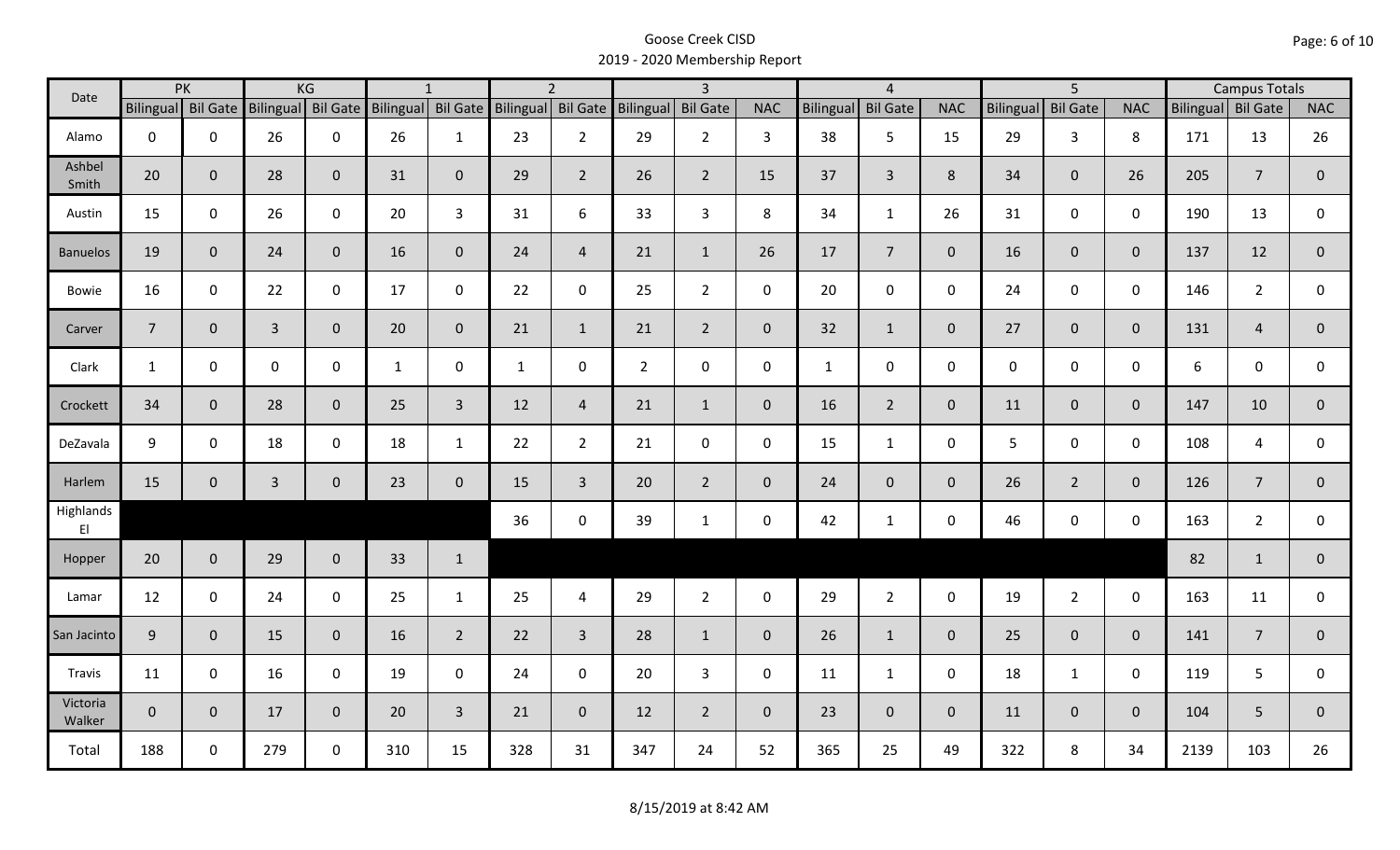| Date               |                | PK              |                     | KG              |                | $\overline{1}$  |                | $\overline{2}$  |                | $\overline{3}$  |                | $\overline{4}$  |                | $\overline{5}$  |             | <b>Campus Totals</b> |
|--------------------|----------------|-----------------|---------------------|-----------------|----------------|-----------------|----------------|-----------------|----------------|-----------------|----------------|-----------------|----------------|-----------------|-------------|----------------------|
|                    | <b>GATE</b>    | <b>Bil GATE</b> | <b>GATE</b>         | <b>Bil GATE</b> | <b>GATE</b>    | <b>Bil GATE</b> | <b>GATE</b>    | <b>Bil GATE</b> | <b>GATE</b>    | <b>Bil GATE</b> | <b>GATE</b>    | <b>Bil GATE</b> | <b>GATE</b>    | <b>Bil GATE</b> | <b>GATE</b> | <b>Bil GATE</b>      |
| Alamo              | $\mathbf{0}$   | $\mathbf 0$     | $\mathbf 0$         | $\mathbf 0$     | 6              | $\mathbf{1}$    | 9              | $\overline{2}$  | 15             | $2^{\circ}$     | 12             | 5               | 13             | $\mathbf{3}$    | 55          | 13                   |
| Ashbel Smith       | $\mathbf{0}$   | $\overline{0}$  | $\mathbf 0$         | $\mathbf{0}$    | 10             | $\mathbf 0$     | $\overline{4}$ | $\overline{2}$  | 6              | $2^{\circ}$     | $\overline{4}$ | $\mathbf{3}$    | $\overline{4}$ | $\mathbf{0}$    | 28          | $\overline{7}$       |
| Austin             | $\mathbf 0$    | $\mathbf 0$     | $\mathbf 0$         | $\mathbf 0$     | 11             | $\overline{3}$  | 9              | 6               | 27             | $\mathbf{3}$    | 16             | $\mathbf{1}$    | 21             | $\mathbf 0$     | 84          | 13                   |
| <b>Banuelos</b>    | $\overline{0}$ | $\mathbf 0$     | $\mathsf{O}\xspace$ | $\overline{0}$  | 14             | $\mathbf{0}$    | 9              | $\overline{4}$  | 17             | $\mathbf{1}$    | 20             | $\overline{7}$  | 22             | $\overline{0}$  | 82          | 12                   |
| Bowie              | $\mathbf 0$    | $\mathbf 0$     | $\mathsf{O}\xspace$ | $\mathbf 0$     | $2^{\circ}$    | $\mathbf 0$     | $\mathbf{3}$   | $\mathbf 0$     | 9              | $2^{\circ}$     | 9              | 0               | $5\phantom{.}$ | $\mathbf 0$     | 28          | $\overline{2}$       |
| Carver             | $\overline{0}$ | $\mathbf 0$     | $\mathsf{O}\xspace$ | $\overline{0}$  | $\mathbf{1}$   | $\mathbf 0$     | $\mathbf{1}$   | $\mathbf{1}$    | 5 <sub>1</sub> | $\overline{2}$  | $\overline{4}$ | $\mathbf{1}$    | $8\phantom{1}$ | $\mathbf{0}$    | 19          | $\overline{4}$       |
| Clark              | $\mathbf 0$    | $\mathbf 0$     | $\pmb{0}$           | 0               | 10             | $\mathbf 0$     | 14             | $\mathbf 0$     | 14             | $\mathbf 0$     | 18             | $\mathbf 0$     | 15             | $\mathbf 0$     | 71          | $\mathbf 0$          |
| Crockett           | $\overline{0}$ | $\mathbf{0}$    | $\mathbf 0$         | $\overline{0}$  | $\mathbf{3}$   | $\overline{3}$  | $\overline{3}$ | $\overline{4}$  | 6              | $\mathbf{1}$    | 17             | $\mathbf{1}$    | 12             | $\mathbf 0$     | 41          | $9\,$                |
| DeZavala           | $\mathbf 0$    | $\mathbf 0$     | $\mathbf 0$         | $\mathbf 0$     | 5              | $\mathbf{1}$    | $\overline{2}$ | $\overline{2}$  | 10             | $\mathbf 0$     | 10             | $\mathbf{1}$    | $\overline{7}$ | $\mathbf 0$     | 34          | $\overline{a}$       |
| Harlem             | $\overline{0}$ | $\overline{0}$  | $\mathbf 0$         | $\mathbf{0}$    | $\mathbf{1}$   | $\mathbf 0$     | 8              | $\overline{3}$  | 11             | $\overline{2}$  | 11             | $\mathbf{0}$    | 13             | $\overline{2}$  | 44          | $\overline{7}$       |
| Highlands El       |                |                 |                     |                 |                |                 | 12             | $\mathbf 0$     | 13             | $\mathbf{1}$    | 14             | $\mathbf{1}$    | 17             | $\mathbf 0$     | 56          | $\overline{2}$       |
| Hopper             | $\overline{0}$ | $\overline{0}$  | $\mathbf 0$         | $\overline{0}$  | 13             | $\mathbf{1}$    |                |                 |                |                 |                |                 |                |                 | 13          | $\mathbf{1}$         |
| Lamar              | $\mathbf 0$    | $\mathbf 0$     | $\mathbf 0$         | $\mathbf 0$     | $2^{\circ}$    | $\mathbf{1}$    | 3              | $\overline{4}$  | 5              | $\overline{2}$  | $\overline{3}$ | $\overline{2}$  | $\overline{7}$ | $2^{\circ}$     | 20          | 11                   |
| San Jacinto        | $\mathbf 0$    | $\overline{0}$  | $\mathbf 0$         | $\mathbf 0$     | $\overline{2}$ | $\overline{2}$  | $\overline{a}$ | $\overline{3}$  | $\overline{2}$ | $\mathbf{1}$    | $\mathbf{1}$   | $\mathbf{1}$    | 6              | $\mathbf 0$     | 15          | $\overline{7}$       |
| Travis             | $\mathbf 0$    | $\mathbf 0$     | $\mathsf 0$         | $\mathbf 0$     | $\mathbf{1}$   | $\mathbf 0$     | $\overline{7}$ | $\mathbf 0$     | 9              | $\mathbf{3}$    | 15             | $\mathbf{1}$    | 11             | $\mathbf{1}$    | 43          | 5                    |
| Victoria<br>Walker | $\overline{0}$ | $\mathbf 0$     | $\mathbf 0$         | $\overline{0}$  | 9              | $\overline{3}$  | 15             | $\mathbf{0}$    | 16             | $2^{\circ}$     | 18             | $\mathbf 0$     | 19             | $\overline{0}$  | 77          | 5                    |
| Total              | $\mathbf 0$    | $\mathbf 0$     | $\mathbf 0$         | $\mathbf 0$     | 90             | 15              | 103            | 31              | 165            | 24              | 172            | 24              | 180            | 8               | 710         | 102                  |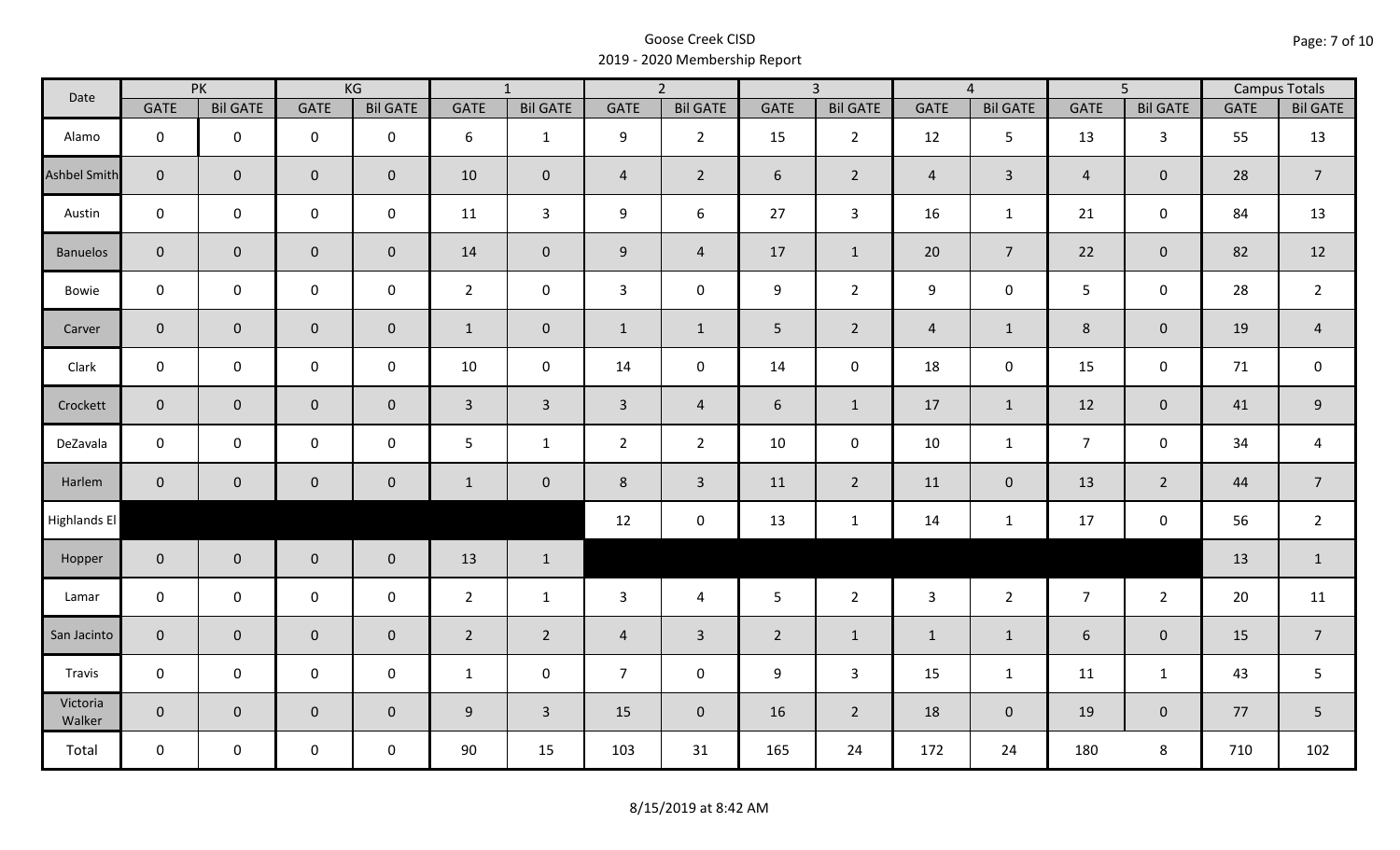|                     | Speech Only         | Inclusion      | Resource <21%  | Resource             | Self-Cont      | Self-Cont      | <b>EC SpEd Program</b> | Homebound               |
|---------------------|---------------------|----------------|----------------|----------------------|----------------|----------------|------------------------|-------------------------|
|                     |                     |                |                | 21-50%               | 50-60%         | $>60\%$        |                        |                         |
|                     | $\mathbf 0$<br>15   | 40<br>11       | 41<br>18       | 42<br>$\overline{2}$ | 43             | 44<br>14       | 45<br>$\overline{0}$   | 1<br>$\overline{0}$     |
| Alamo               |                     |                |                |                      | $\mathbf 0$    |                |                        |                         |
| Ashbel Smith        | 22                  | $\,8\,$        | $\overline{7}$ | $\,8\,$              | $\mathbf 1$    | $10\,$         | 16                     | 0                       |
| Austin              | 25                  | $\overline{7}$ | 27             | $\mathbf 1$          | $\pmb{0}$      | $\,8\,$        | $\pmb{0}$              | $\mathbf 0$             |
| <b>Banuelos</b>     | 31                  | $\overline{3}$ | 26             | 10                   | $\pmb{0}$      | $\overline{2}$ | 8                      | $\mathbf 0$             |
| Bowie               | 22                  | 5              | 29             | 5                    | $\mathbf{1}$   | 15             | $\overline{4}$         | $\mathbf 0$             |
| Carver              | 18                  | $\overline{4}$ | 8              | 11                   | $\overline{2}$ | $\,8\,$        | 8                      | $\mathbf 1$             |
| Clark               | 24                  | $\overline{7}$ | 19             | 5                    | $\overline{4}$ | 23             | 5                      | $\overline{2}$          |
| Crockett            | 26                  | 12             | 21             | $\overline{3}$       | $\pmb{0}$      | 11             | 5                      | $\mathsf{O}\xspace$     |
| DeZavala            | 25                  | 10             | 12             | 5                    | $\pmb{0}$      | $\mathbf 1$    | $\pmb{0}$              | $\pmb{0}$               |
| Harlem              | 19                  | 6              | 28             | $\mathbf 1$          | $\mathbf{1}$   | 12             | 5                      | 0                       |
| <b>Highlands El</b> | 20                  | 19             | 20             | 12                   | $\pmb{0}$      | 10             | $\pmb{0}$              | $\overline{0}$          |
| Hopper              | 22                  | $\overline{4}$ | $\overline{3}$ | $\overline{3}$       | $\pmb{0}$      | $\overline{a}$ | 8                      | 0                       |
| Lamar               | 12                  | $\overline{4}$ | 18             | $\sqrt{4}$           | $\overline{2}$ | $\,8\,$        | $\pmb{0}$              | $\mathbf 0$             |
| San Jacinto         | 13                  | $\overline{2}$ | 23             | $\mathbf{1}$         | $\pmb{0}$      | $\pmb{0}$      | $\pmb{0}$              | 0                       |
| <b>Travis</b>       | 24                  | $\overline{4}$ | 21             | $6\,$                | $\pmb{0}$      | $\overline{3}$ | $\overline{2}$         | $\mathbf 0$             |
| Victoria Walker     | 60                  | $\overline{7}$ | 12             | $\boldsymbol{6}$     | $\mathbf 1$    | 25             | $\pmb{0}$              | 0                       |
| <b>BJS</b>          | $\overline{3}$      | 53             | 20             | 24                   | 17             | $\overline{4}$ | $\mathbf 0$            | $\mathbf{1}$            |
| CBJ                 | 9                   | 51             | 22             | 16                   | 17             | 22             | $\pmb{0}$              | $\mathbf 0$             |
| GJS                 | 5                   | 41             | 16             | 18                   | 19             | 21             | $\pmb{0}$              | $\mathbf{1}$            |
| HMJ                 | $\overline{4}$      | 50             | 10             | 33                   | 20             | 15             | $\mathbf 0$            | 0                       |
| <b>HJS</b>          | $\mathbf{1}$        | 44             | $\overline{9}$ | 18                   | 18             | 23             | $\pmb{0}$              | $\mathbf{1}$            |
| <b>REL</b>          | $\mathbf{1}$        | 99             | 40             | 52                   | $\overline{7}$ | 49             | $\pmb{0}$              | $\mathbf{1}$            |
| <b>RSS</b>          | 5                   | 85             | 36             | 38                   | $\overline{7}$ | 34             | $\pmb{0}$              | $\mathbf{1}$            |
| <b>GCM</b>          | $\mathsf 0$         | 136            | 22             | 49                   | 6              | 22             | $\pmb{0}$              | $\mathbf{1}$            |
| Impact              | $1\,$               | $\overline{3}$ | $1\,$          | $\mathbf 0$          | $\pmb{0}$      | $\pmb{0}$      | $\pmb{0}$              | $\overline{0}$          |
| <b>Stuart CTHS</b>  | $\mathsf 0$         | 29             | $\pmb{0}$      | $\pmb{0}$            | $\pmb{0}$      | $\pmb{0}$      | $\pmb{0}$              | 0                       |
| PHC                 | $\mathbf 0$         | 10             | $\mathbf{1}$   | $\mathbf 0$          | $\mathbf 0$    | $\mathbf 0$    | $\mathbf 0$            | $\mathbf 0$             |
| Point               | $\mathsf{O}\xspace$ | $\pmb{0}$      | $\mathbf 0$    | $\pmb{0}$            | $\pmb{0}$      | $\mathbf 0$    | $\pmb{0}$              | $\mathbf 0$             |
| Elementary          | 378                 | 113            | 292            | 83                   | 12             | 154            | 61                     | $\overline{\mathbf{3}}$ |
| Secondary           | 29                  | 601            | 177            | 248                  | 111            | 190            | $\pmb{0}$              | 6                       |
| <b>District</b>     | 407                 | 714            | 469            | 331                  | 123            | 344            | 61                     | 9                       |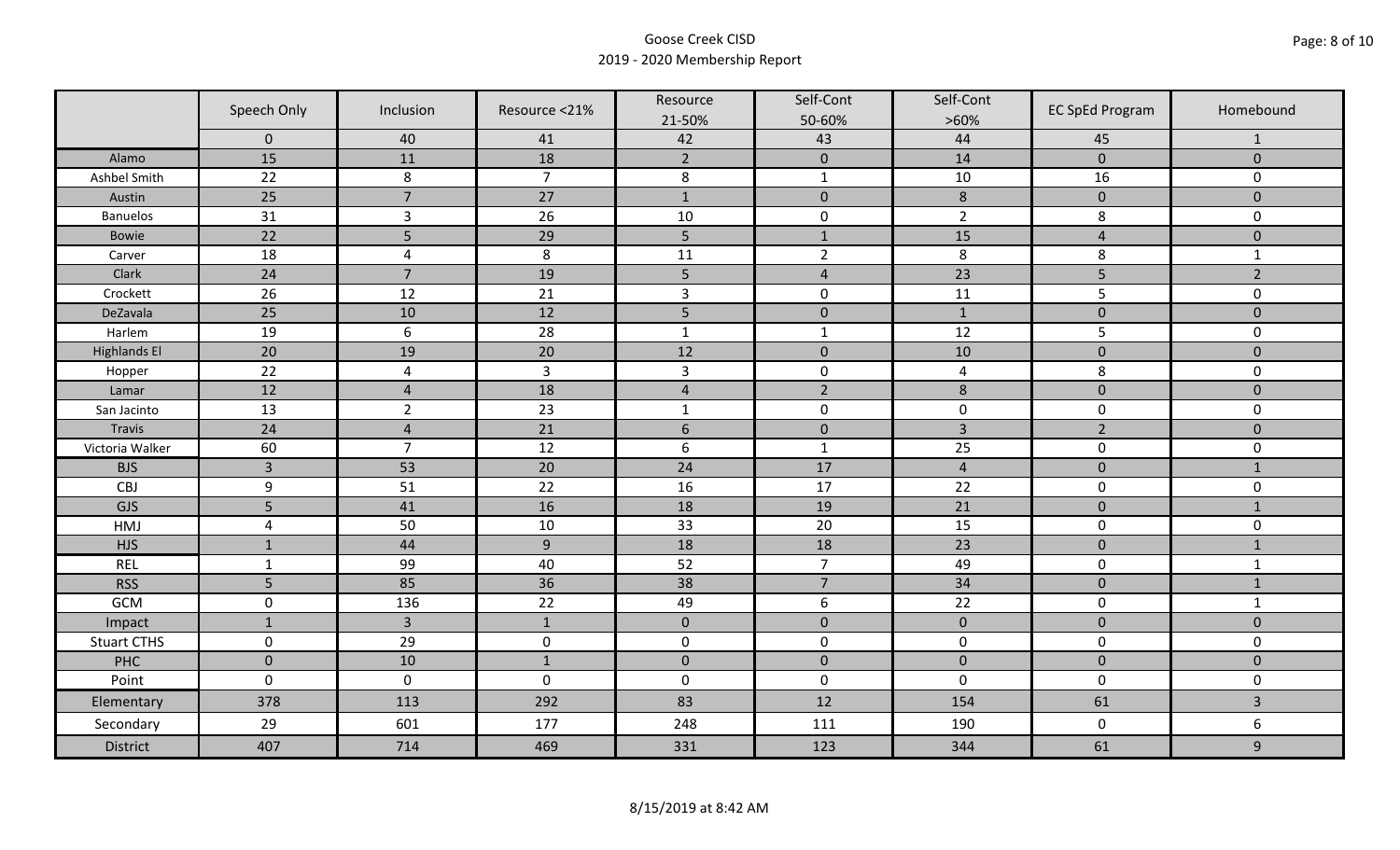|                     | At-Risk | SpEd           | GT             | LEP            | Migrant        | Econ Dis        | Dyslexia         | 504            |
|---------------------|---------|----------------|----------------|----------------|----------------|-----------------|------------------|----------------|
| Alamo               | 411     | 61             | 68             | 209            | $\overline{2}$ | 225             | 19               | 34             |
| Ashbel Smith        | 403     | 72             | 35             | 239            | 5 <sup>1</sup> | 204             | 11               | 19             |
| Austin              | 359     | 68             | 97             | 221            | 8              | 172             | 18               | 46             |
| <b>Banuelos</b>     | 402     | 80             | 94             | 173            | $\overline{2}$ | 262             | 13               | 43             |
| Bowie               | 366     | 87             | 30             | 161            | $\overline{4}$ | 249             | 17               | 39             |
| Carver              | 385     | 61             | 23             | 183            | $\overline{7}$ | 212             | 11               | 28             |
| Clark               | 214     | 91             | 71             | 37             | $\mathbf{1}$   | 186             | 28               | 52             |
| Crockett            | 362     | 79             | 50             | 178            | $\overline{7}$ | 170             | 23               | 44             |
| DeZavala            | 346     | 55             | 38             | 139            | $\overline{2}$ | 206             | 13               | 38             |
| Harlem              | 374     | 72             | 51             | 182            | 5 <sub>1</sub> | 213             | 14               | 31             |
| <b>Highlands El</b> | 398     | 81             | 58             | 191            | $\mathbf 0$    | 173             | 36               | 95             |
| Hopper              | 193     | 44             | 14             | 103            | $\overline{2}$ | 233             | $2^{\circ}$      | 12             |
| Lamar               | 336     | 48             | 31             | 191            | 5              | 224             | 29               | 42             |
| San Jacinto         | 279     | 39             | 22             | 166            | $\mathbf 0$    | 110             | 17               | 29             |
| Travis              | 391     | 60             | 48             | 149            | $\mathbf{1}$   | 266             | 26               | 44             |
| Victoria Walker     | 331     | 112            | 82             | 163            | $\overline{4}$ | 205             | 24               | 41             |
| <b>BJS</b>          | 498     | 125            | 71             | 157            | $\overline{7}$ | 205             | 60               | 103            |
| CBJ                 | 538     | 140            | 106            | 147            | 8              | 196             | 52               | 120            |
| GJS                 | 433     | 124            | 147            | 95             | 10             | 233             | 68               | 128            |
| HMJ                 | 579     | 135            | 64             | 210            | 9              | 206             | 63               | 95             |
| <b>HJS</b>          | 544     | 116            | 138            | 141            | 5              | 229             | 53               | 121            |
| <b>REL</b>          | 836     | 260            | 94             | 230            | 13             | 454             | 95               | 162            |
| <b>RSS</b>          | 943     | 215            | 208            | 198            | 11             | 409             | 110              | 225            |
| <b>GCM</b>          | 1042    | 245            | 182            | 170            | 11             | 429             | 93               | 196            |
| Impact              | 106     | 5              | 77             | $\overline{7}$ | $\mathbf{3}$   | 62              | 8                | 22             |
| <b>Stuart CTHS</b>  | 132     | 29             | 11             | 26             | $\overline{2}$ | 60              | 24               | 38             |
| PHC                 | 87      | 11             | $\overline{4}$ | 11             | $\mathbf{3}$   | 22              | $\boldsymbol{6}$ | 15             |
| Point               | 23      | $\overline{3}$ | $\mathbf 0$    | $\overline{4}$ | $\mathbf 0$    | $6\overline{6}$ | $\mathbf{1}$     | $\overline{3}$ |
| Elementary          | 5550    | 1110           | 812            | 2685           | 55             | 3310            | 301              | 637            |
| Secondary           | 5761    | 1408           | 1102           | 1396           | 82             | 2511            | 633              | 1228           |
| District            | 11311   | 2518           | 1914           | 4081           | 137            | 5821            | 934              | 1865           |